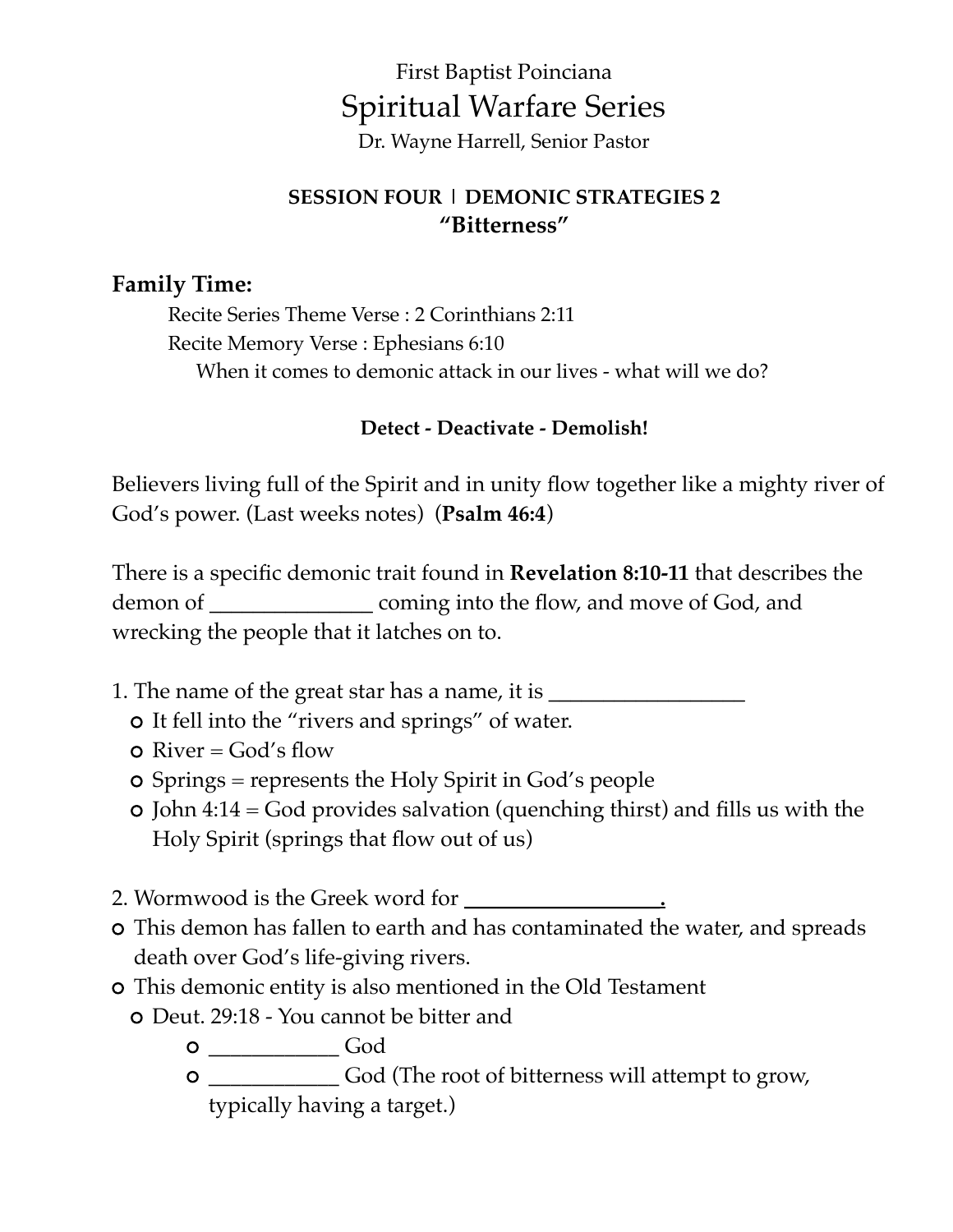#### **BRIEF WORD STUDY: Bitterness and Wormwood**

**Bitterness** originally *ROSH* - means "Head of **\_\_\_\_\_\_\_\_\_\_\_\_**"

- This word was used to describe the poison from snakes, or the head of a plant.
- **Wormwood** originally *LAANAH*, refers to a poison that **\_\_\_\_\_\_\_\_\_\_\_\_**

## **Absinthos Starts Small**

James 4:1-5 Notice that it is Words the bring bitterness. We've learned that Leviathan twists things and causes confusion. Bitterness always follows.

*You are snared by the words of your mouth; you are taken by the words of your mouth. Proverbs 6:2*

**God's answer for those that try to disrupt unity, and God's Flow by way of their own bitterness: Proverbs 6:12-19**

### **ABSINTHOS SPREADS \_\_\_\_\_\_\_\_\_\_\_\_**

- **Bitterness spreads quickly from one person to the next.**
- Bitterness defiles the whole body. (Misery loves company)
- A little bitterness can poison and weaken the entire church body.
- Lamentations 1:4

# **ABSINTHOS HINDERS BLESSINGS AND DELIVERS CURSES**

- Absinthos stops the flow of blessings that we should be releasing on each other.
- We should be BLESSING each other.
- Jealousy and Bitterness within the church and ministries reduce the flow of God's river to a trickle.
- Bitterness leads to mistrust and is often not justified, bitterness prevents a church from moving forward by keeping people focused on the past. (Hurts, events, people, and so on) If you are still bringing up things that happened years ago - you are bitter and it is overflowing in to all you touch, say and do. You cannot please, serve, love, nor experience God while under the effects of this demonic plague. **James 4:7-12**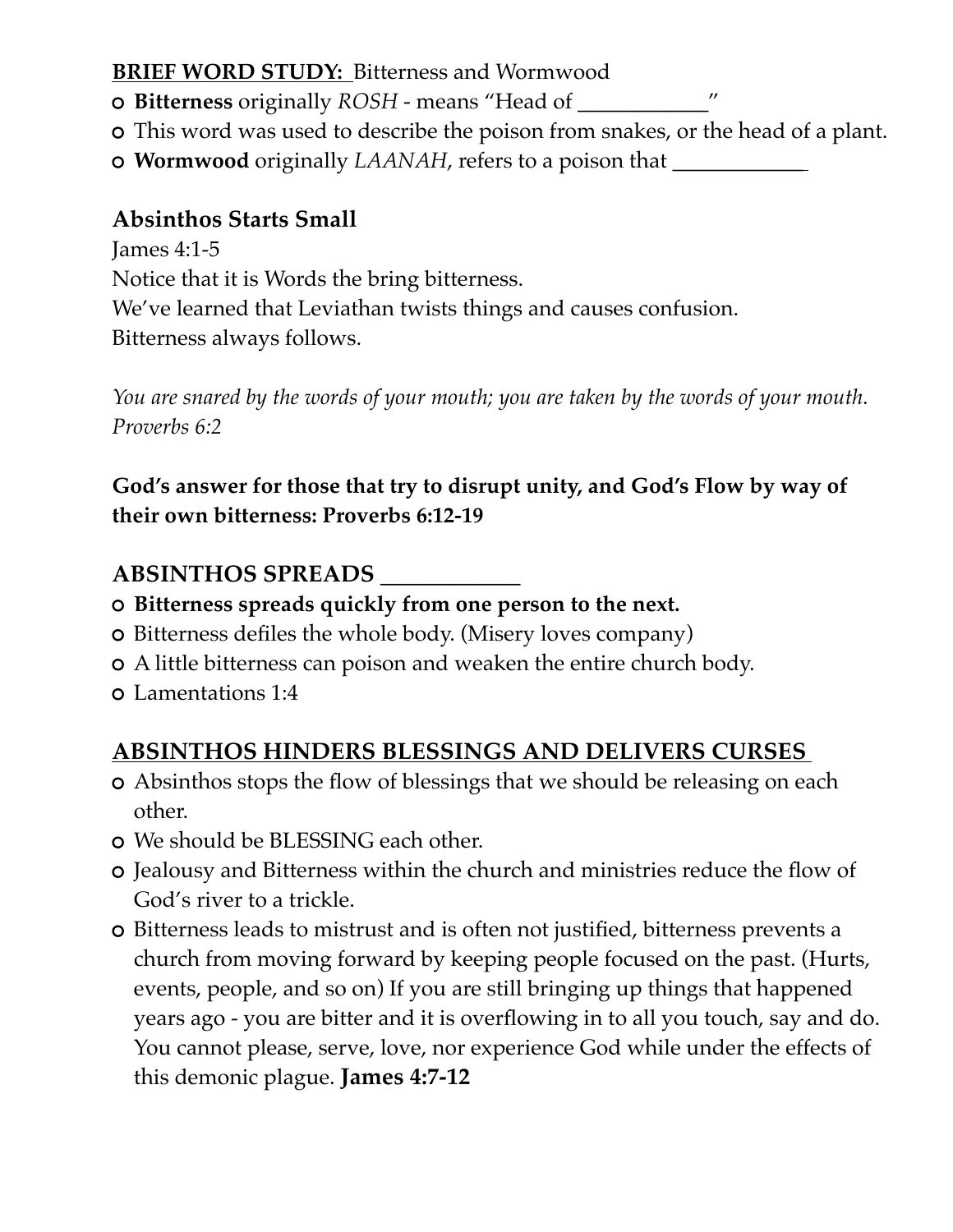# **(Continued)**

Absinthos is **\_\_\_\_\_\_\_\_\_\_\_\_** that is deadly to your spiritual life and hinders you from bringing forth the fruit of God in your life.

- You cannot curse and bless at the same time.
- We come to church and say **"GOD BLESS YOU" (or) "PRAYING FOR**  YOU" then we go home and verbally kill the pastor, teachers, other church members, even our spouse.

Subliminally teaching our children the art of murder.

*Many times we turn right around and ask God to bless our food. Meanwhile, our murderous conversations reverberate off the walls and back into our lives.*

- Church sayings need to be addressed as well:
	- When asking how someone is doing we often hear: "I am blessed and highly favored"

A murderous tongue is not, nor will it ever be blessed. Ask yourself this question before you respond in this way - "is my mouth allowing me to be blessed, and do I have God's favor based on my conversation?"

**Remember** : God wants us to be umbrellas - helping to cover others **NOT** weather reporters - pointing out the storms in other.

# **ABSINTHOS IS THE WISDOM FROM HELL UNLEASHED.**

# **We now see the source more clearly. It Is:**

- 1. **EARTHLY** (epigeios) that which is of and in the whole world.
- 2. **SENSUAL** (psache) coming from emotions, not your spirit. Mode: Oppression, Mental attack, Character Assassination.
- 3. **DEMONIC** (diamonia) comes from demonic oppression. This demonic spirit opens the door to envy, self - seeking, personal attacks on others; especially in leadership, and every evil thing.